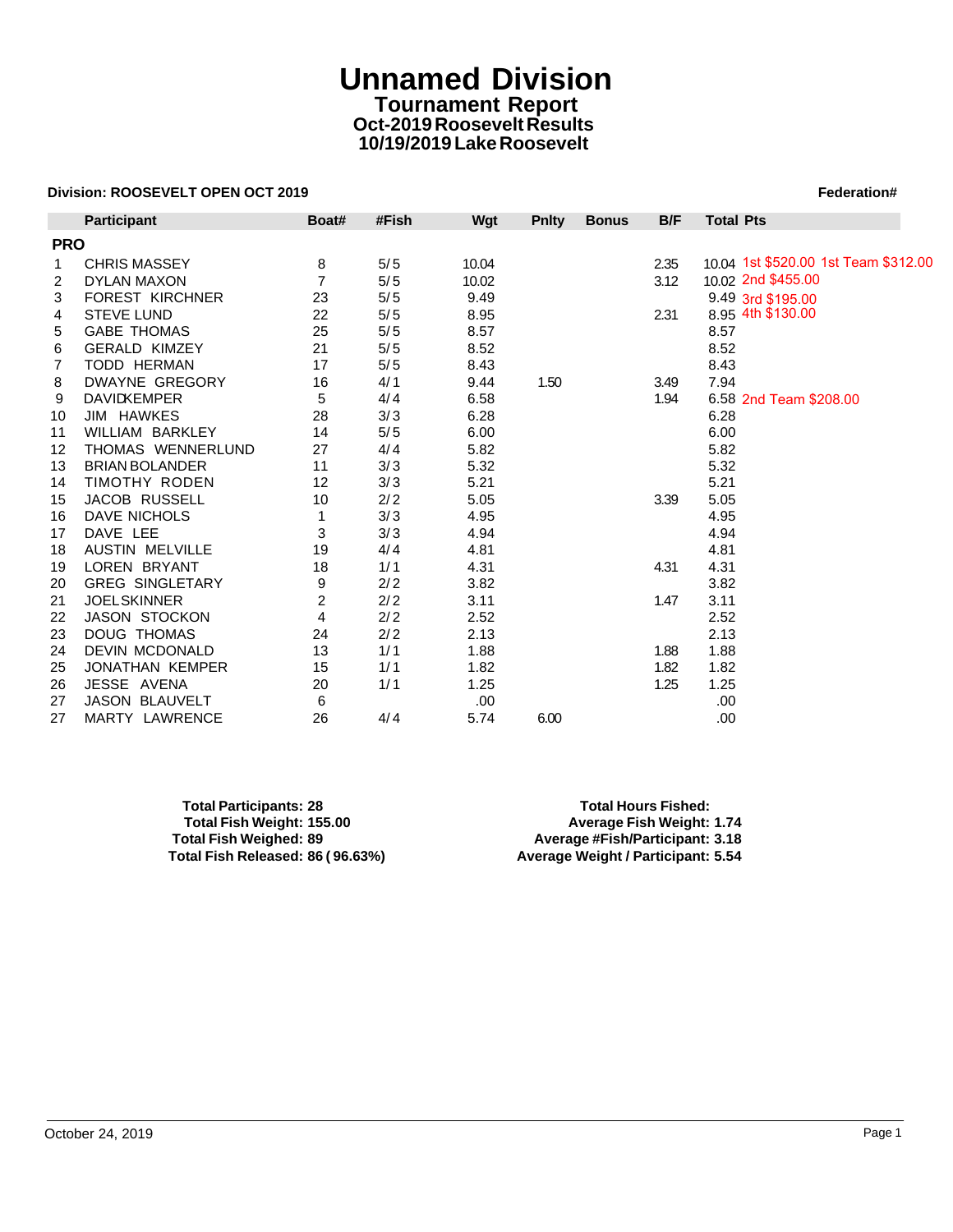## **Unnamed Division Big Fish Report Oct-2019 Big Fish Report 10/19/2019 Lake Roosevelt**

#### **Division: ROOSEVELT OPEN OCT 2019 Federation: CONSUMER SECURITY IN A SECURITY OF EXAMPLE 2019**

|                 | Division: ROOSEVELT OPEN OCT 2019 |                             | Federation#:              |  |  |  |
|-----------------|-----------------------------------|-----------------------------|---------------------------|--|--|--|
| <b>Big Fish</b> | <b>Species</b>                    | <b>Participant</b>          | <b>B/F Option</b>         |  |  |  |
| 4.31            | \$336.00                          | LOREN BRYANT                | X                         |  |  |  |
| 3.49            |                                   | <b>DWAYNEGREGORY</b>        | $\mathsf{X}$              |  |  |  |
| 3.39            |                                   | <b>JACORUSSELL</b>          | $\boldsymbol{\mathsf{X}}$ |  |  |  |
| 3.12            |                                   | <b>DYLAN MAXON</b>          | $\pmb{\times}$            |  |  |  |
| 2.35            |                                   | <b>CHRIS MASSEY</b>         | $\pmb{\times}$            |  |  |  |
| 2.31            |                                   | <b>STEVE LUND</b>           | $\boldsymbol{\mathsf{X}}$ |  |  |  |
| 1.94            |                                   | <b>DAVIDKEMPER</b>          | $\boldsymbol{\mathsf{X}}$ |  |  |  |
| 1.88            |                                   | <b>DEVIN MCDONALD</b>       | $\mathsf{X}$              |  |  |  |
| 1.82            |                                   | <b>JONATHANKEMPER</b>       | $\boldsymbol{\mathsf{X}}$ |  |  |  |
| 1.47            |                                   | <b>JOELSKINNER</b>          | $\mathsf{X}$              |  |  |  |
| 1.25            |                                   | <b>JES&amp;FENA</b>         | $\pmb{\times}$            |  |  |  |
| 4.17            | \$224.00                          | <b>JAKE MORRISON</b>        | $\boldsymbol{\mathsf{X}}$ |  |  |  |
| 2.80            |                                   | CODY NUGENT                 | $\pmb{\times}$            |  |  |  |
| 2.71            |                                   | <b>DEANKREUZER</b>          | $\mathsf{X}$              |  |  |  |
| 2.68            |                                   | <b>JORDANSCHWARTZKOPF</b>   | $\mathsf{X}$              |  |  |  |
| 2.55            |                                   | <b>CLINT EVERETT</b>        | $\pmb{\times}$            |  |  |  |
| 2.16            |                                   | <b>KYLE HARRIS</b>          | $\mathsf{X}$              |  |  |  |
| 2.15            |                                   | <b>KENHROMADA</b>           | $\mathsf X$               |  |  |  |
| 2.01            |                                   | <b>BRIAN SENTER</b>         | $\mathsf X$               |  |  |  |
| 2.00            |                                   | <b>RONCHAMBERS</b>          | $\mathsf{X}$              |  |  |  |
| 1.95            |                                   | <b>SAM COLLINS</b>          | $\mathsf{X}$              |  |  |  |
| 1.73            |                                   | <b>JERRYLOCKE</b>           | $\pmb{\times}$            |  |  |  |
| 1.71            |                                   | <b>MICHAELRASSO</b>         | $\boldsymbol{\mathsf{X}}$ |  |  |  |
| 1.70            |                                   | <b>CHADSOLBERG</b>          | $\boldsymbol{\mathsf{X}}$ |  |  |  |
| 1.57            |                                   | <b>JAKKRAUSE</b>            | $\mathsf X$               |  |  |  |
| 1.52            |                                   | <b>JASONLEE</b>             | X                         |  |  |  |
| 1.51            |                                   | <b>JUAN GABRIEL RAMIREZ</b> | $\pmb{\times}$            |  |  |  |
|                 |                                   |                             |                           |  |  |  |